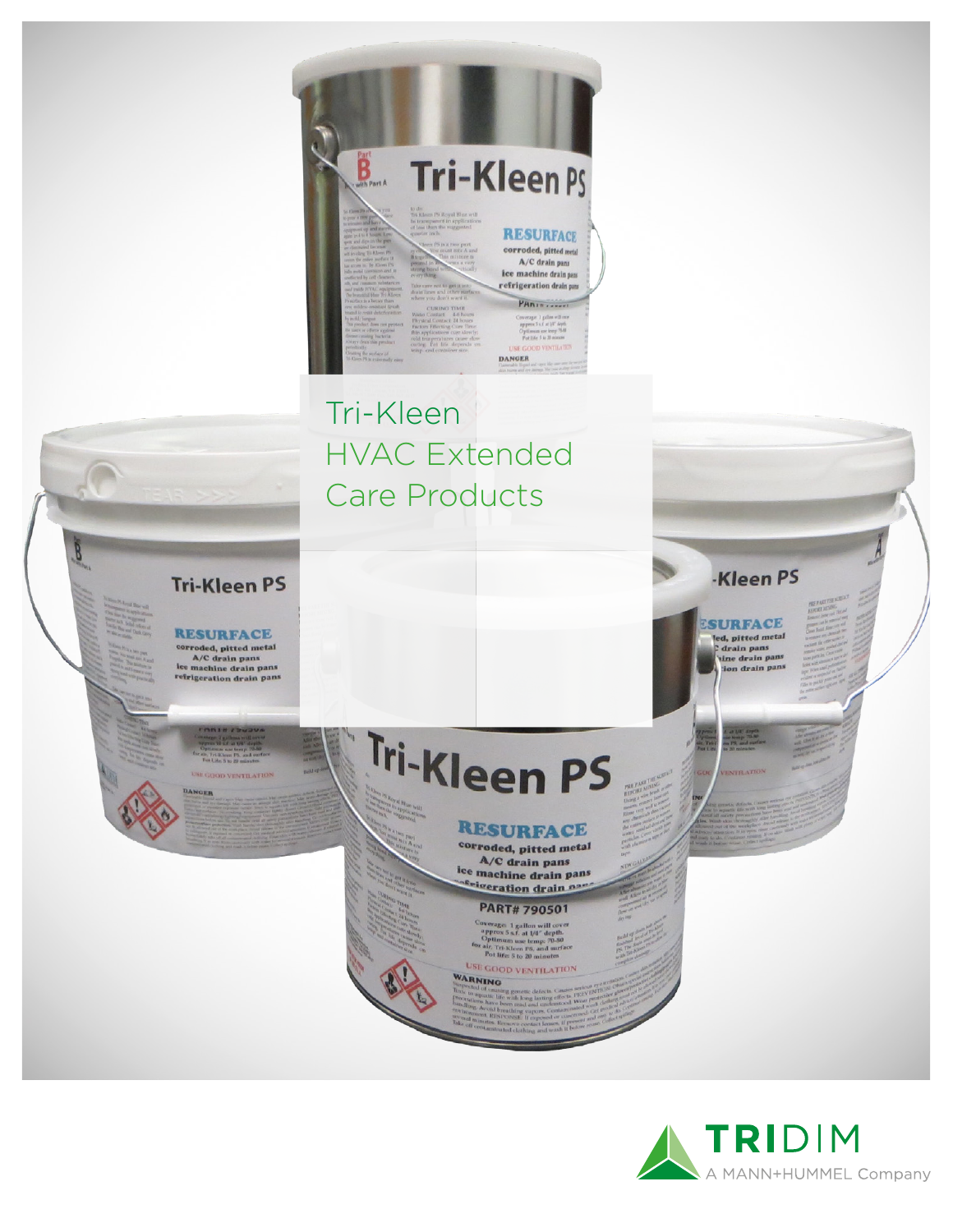## Tri-Kleen HVAC Extended Care

#### **LEADERS IN CONTAINMENT SOLUTIONS**

A dirty HVAC system can impact the quality and amount of air entering your building, the health of its occupants, and the efficient performance of the entire system. Tri-Dim offers a complete series of HVAC extended-care products that can help bring your HVAC system back under control and performing the job that it was designed to do.

#### **TRI-KLEEN AC Condensate drip pan micro-biocide**

Helps stops dirt settling on surfaces to keep pans clean, keeps water crystal clear and helps inhibit corrosion.



#### **Features**

- 32% active ingredients—broad spectrum micro-biocide
- Controls the growth of bacteria
- Prevents overflows
- **Engineered for all sizes of HVAC units**
- $\blacksquare$  13 sizes to choose from—from 1/2 ton to 50-ton units and up
- $\blacksquare$  Time released—from three to six months (no ingredients are released during periods when no water is present)
- **EPA** registered
- Non-volatile—the ingredients will not travel through the air
- Fabric enclosure—permeable to water, keeps product intact and eases removal
- Flexible polymer—eases placement of the product in tight and hard-to-reach places
- Elongated design—releases ingredients over a larger portion of the pan to increase effectiveness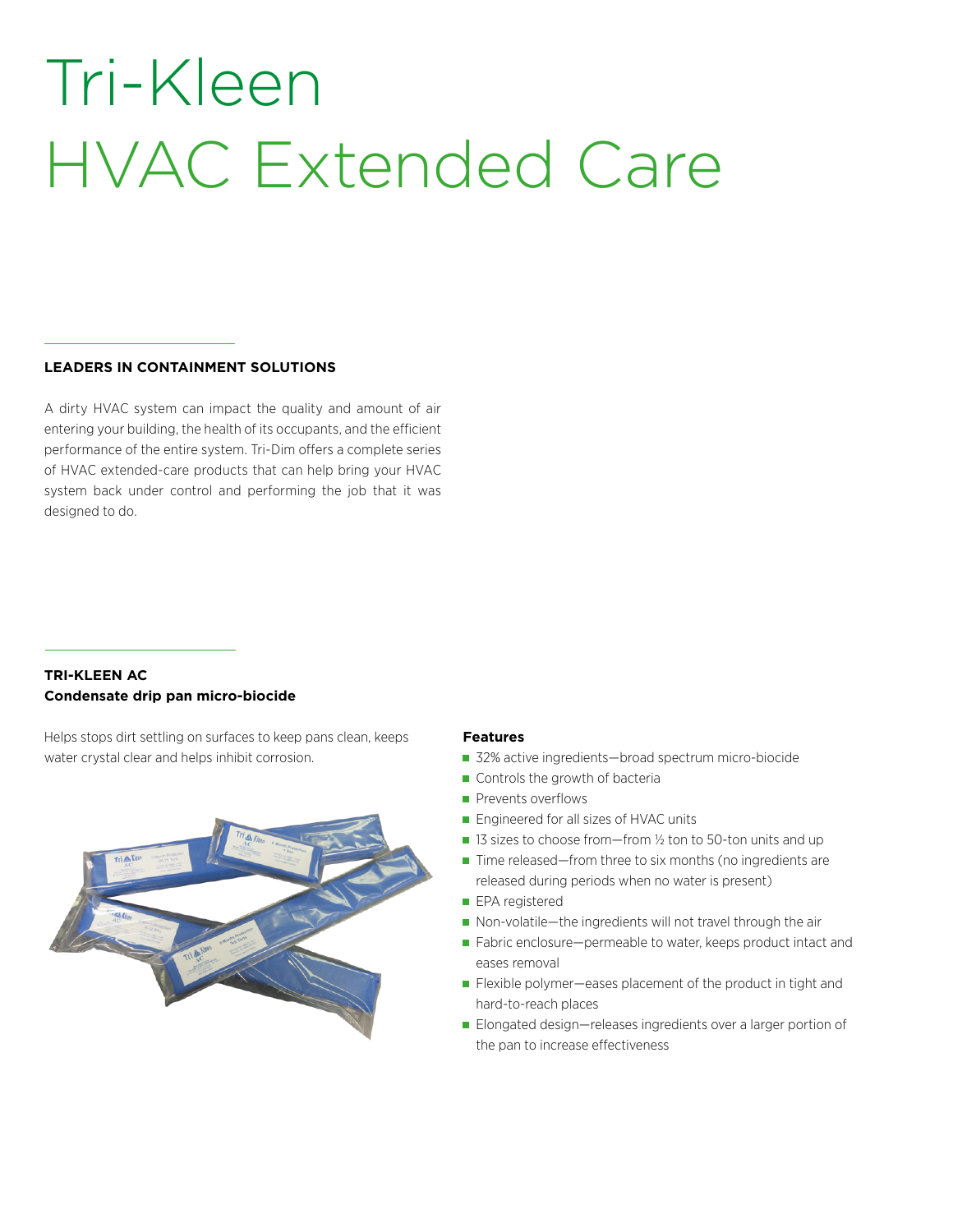### Tri-Kleen HVAC Extended Care



#### **TRI-KLEEN CP Coil Protectant**

Tri-Kleen CP extends the interval between coil cleanings by ionically binding to your coils to form a barrier that prevents debris build-up. It also fills in the pits that can be caused by continual cleaning

and harsh chemicals. Tri-Kleen CP has no affect on the heat transfer of coils, extremely low VOCs, a 0-0-0 hazard rating, is PH neutral and easy to clean up with water.



#### **TRI-KLEEN PS Pan Sealant**

Don't replace the entire coil section just because your condensate pan has corroded. Tri-Kleen PS will seal all of the holes and imperfections in your pan. Tri-Kleen PS is a submersible, chemical resistant anti-corrosion coating for

metals, such as aluminum and galvanized steel. Tri-Kleen PS can also be used to correct un-level pans or low spots that collect and hold stagnant water, which the EPA recommends against.



#### **TRI-KLEEN DI Disinfectant for HVAC Systems**

Tri-Kleen DI is an EPA registered, broad-spectrum disinfectant that kills fungus, bacteria and germs that can breed in the interior surfaces of an air handler. Tri-Kleen DI contains iodine—a reliable disinfectant used by hospitals

throughout the world for over 100 years. Iodine is so effective because it kills the germs rapidly on a cellular level so no immunities can develop. Tri-Kleen DI also contains surfactants to further enhance cleaning performance.